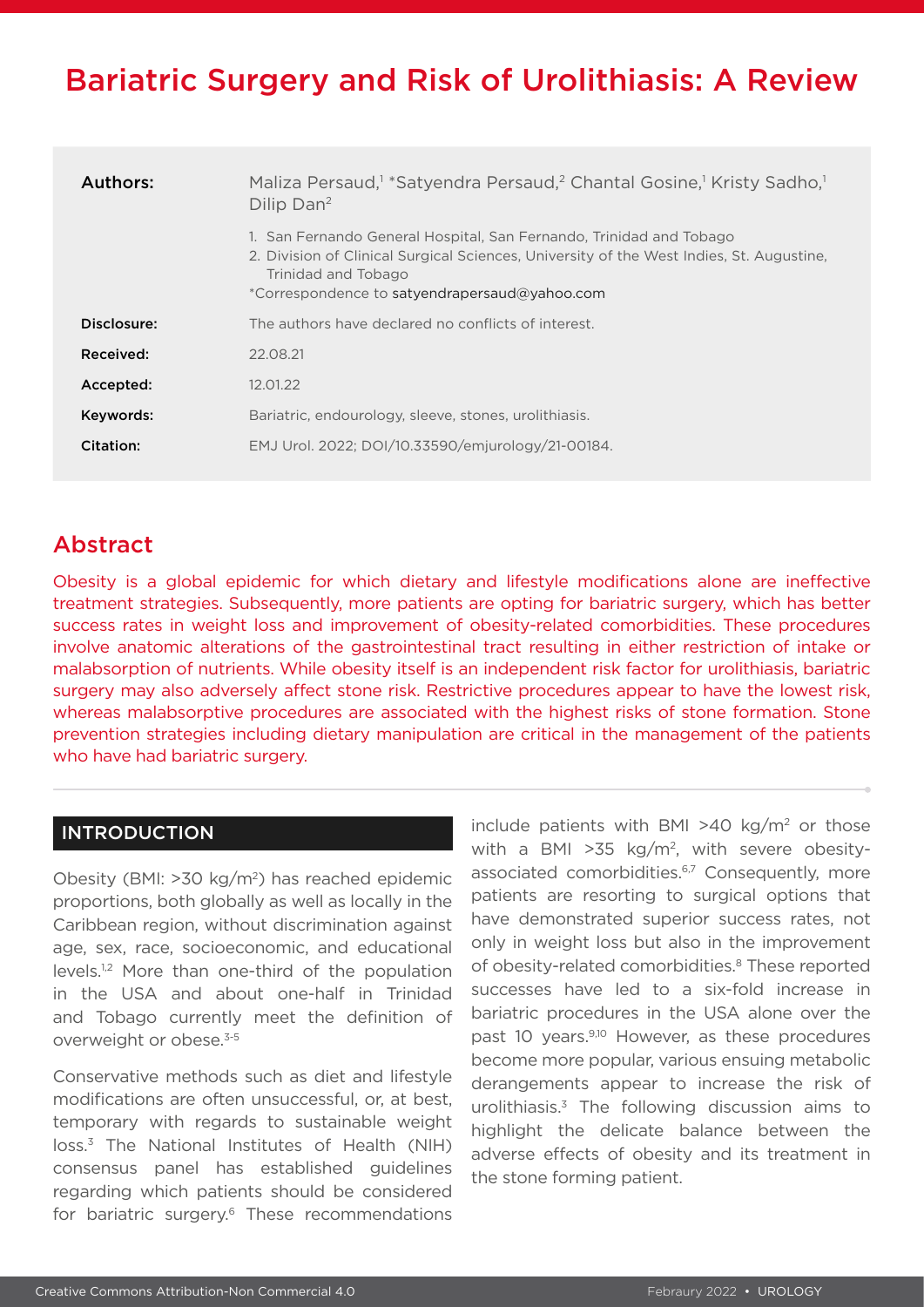### **METHODOLOGY**

A PubMed literature search on obesity, bariatric procedures, and risk of nephrolithiasis was completed and all relevant studies were selected and reviewed. Key search words included all variations of obesity, kidney stones, nephrolithiasis, restrictive bariatric procedures, malabsorptive bariatric procedures, laparoscopic adjustable gastric banding (LAGB), sleeve gastrectomy (SG), jejunoileal bypass (JIB), Roux-en-Y gastric bypass (RYGB), biliopancreatic diversion and duodenal switch (BPD-DS), hyperoxaluria, and hypocitraturia. Only articles written in English were selected. Review articles, original articles, case series, and international disease statistical databases were selected; however, news articles and commentaries were excluded. Institutional review board approval was not necessary as this is a review article and does not include any patient specific details.

#### BARIATRIC PROCEDURES

The bariatric era commenced in the early 1950s, when it was observed that sustained weight loss can be achieved by a surgically shortened small bowel with resultant secondary malabsorption.<sup>11</sup> Anatomical alterations of the gastrointestinal tract, either to restrict the quantity of food intake and/or to decrease the length of bowel through which absorption occurs, constitute the basis of bariatric surgery.<sup>3</sup> The techniques that are currently employed in weight loss surgery, based on these anatomical modifications, are classified as restrictive, malabsorptive or a combination of the two.12

#### Restrictive Procedures

Restrictive procedures include the gastric balloon, LAGB, and laparoscopic SG (LSG), with the latter being the most commonly performed restrictive procedure in recent times.<sup>3</sup> The gastric balloon is a relatively new short-term tool used in the fight against obesity and is primarily considered as a bridge to another procedure.13 Laparoscopic adjustable gastric banding requires the placement of an inflatable silicone band around the proximal portion of the stomach thereby creating a gastric pouch of about 5-15 mL in capacity.<sup>3</sup> However, this procedure has lost popularity as it is less effective in achieving and sustaining weight loss compared with other bariatric procedures.<sup>14</sup> Nonetheless, LAGB is advantageous in several ways, including short operating time, minor changes to the gastrointestinal tract, and the opportunity to customise the degree of restriction based on individual needs.15,16

A SG involves removing approximately 80% of the stomach, with the remaining 'sleeve' extending from the gastro-oesophageal junction

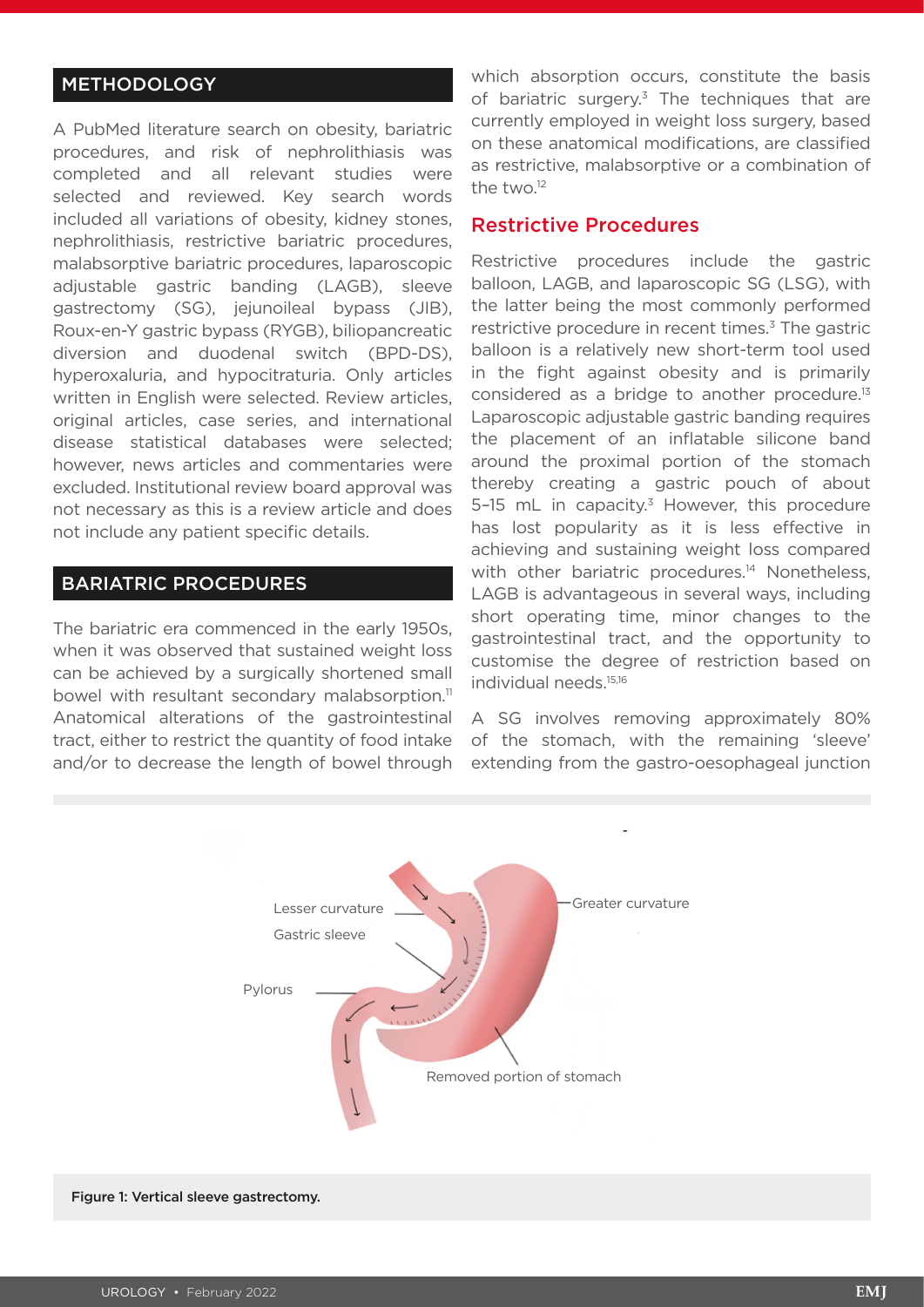to the pylorus (Figure  $1$ ).<sup>16</sup> This procedure is associated with decreased production of the hormone ghrelin, which diminishes hunger and increases satiety.17 LSG may serve as a first stage procedure for patients who may eventually require conversion to a RYGB, a procedure that may initially be impractical due to severe obesity.3 However, over the past decade, the LSG has been considered a stand-alone operation for morbid obesity due to its encouraging early and midterm outcomes.<sup>18,19</sup> Additionally, this procedure appears to be favoured by many bariatric surgeons due its technical simplicity and modest learning curve.19

### Malabsorptive Procedures

Malabsorptive procedures achieve weight loss by decreasing the length of bowel exposed to food, thereby reducing the absorption of nutrients.<sup>16</sup> The JIB procedure was one of the first techniques pioneered with resultant severe malabsorption of both macro- and micronutrients.20-22 However, due to life-threatening complications such as renal failure, hepatic encephalopathy, and high mortality rates, this procedure has since been abandoned in favour of safer alternatives.<sup>20-22</sup>

### Combined Procedures

The evolution of malabsorptive procedures has led to combined malabsorptive and restrictive elements, with the RYGB being the most popular bariatric procedure in current times, accounting for about 80% of weight loss surgeries in the USA.<sup>23</sup> A 20-30 mL gastric pouch is created by stapling the proximal stomach and separating the distal portion (Figure  $2^{24}$  The biliopancreatic limb is fashioned by dividing the small bowel about 50–150 cm distal to the ligament of Treitz, and a gastrojejunostomy is made between the gastric pouch and the distal separated limb of the small bowel (the Roux or alimentary limb).<sup>24</sup> The biliopancreatic channel is anastomosed to the Roux limb 150–300 cm distal to the gastroiejunostomy.<sup>24</sup> In addition to being extremely effective in achieving weight loss, altered gastric hormone secretion induced by this surgery encourages satiety and altered glucose metabolism, leading to significant improvement in the metabolic derangements of obesity.3 However, abdominal cramps and nausea may occur because of 'dumping syndrome' as undigested food enters the small bowel.<sup>25</sup> This phenomenon may provide some therapeutic benefit as it may contribute to added weight loss by negative reinforcement of high calorie consumption.3,25

The BPD-DS, originally described by Scopinaro in 1979, also utilises a combination of malabsorptive and restrictive mechanisms (Figure 3).<sup>26,27</sup> It has documented efficacy in achieving and maintaining substantial weight loss in the population who are superobese (BMI: >50 kg/ m2), with a randomised study demonstrating a 44.8% estimated body weight loss with BPD-DS



Figure 2: Roux-en-Y gastric bypass.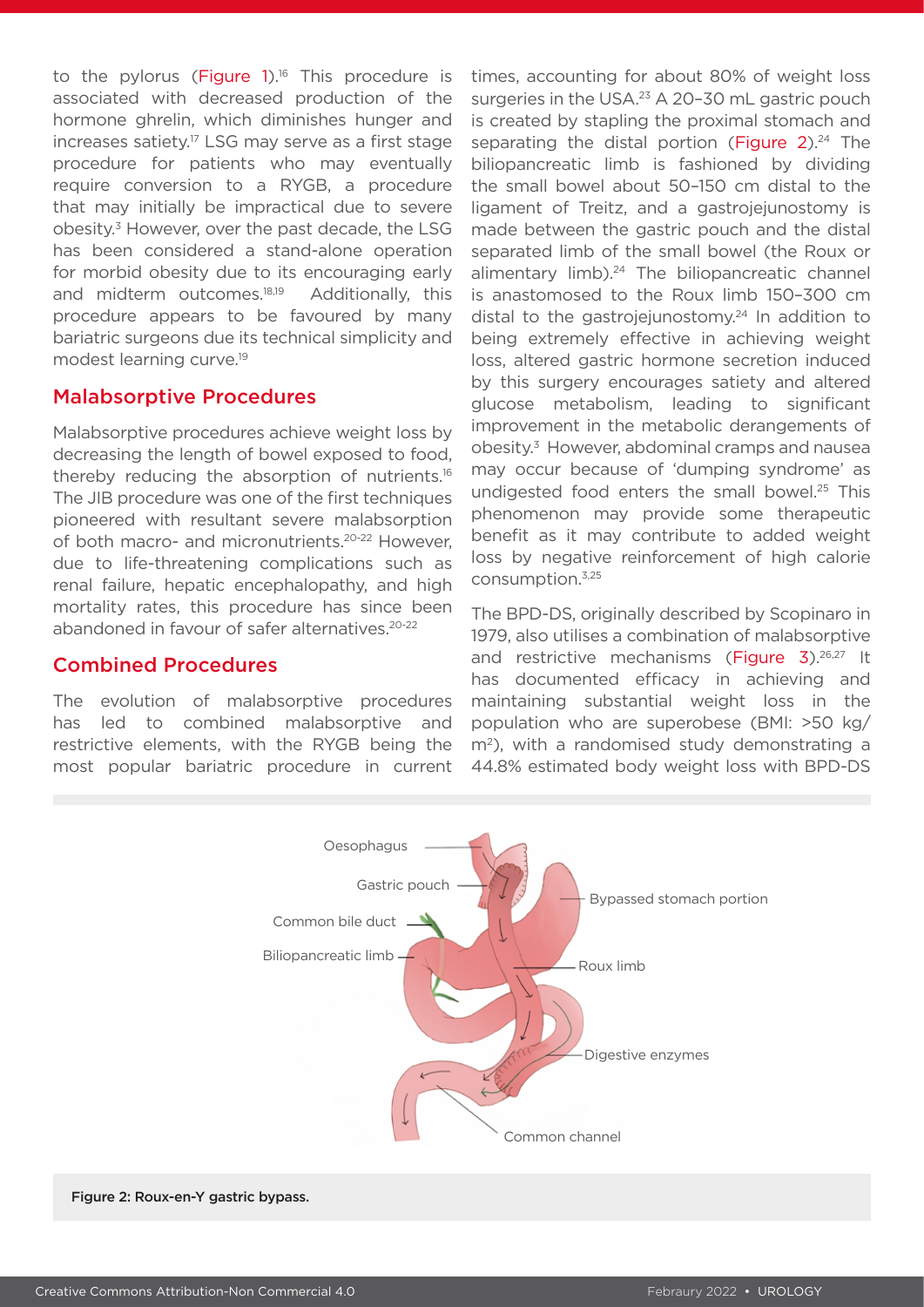

Figure 3: Biliopancreatic diversion.

compared with 31.2% following RYGB at 2 years follow-up.28,29 The dumping syndrome is avoided in this pylorus-sparing procedure and, although weight loss efficacy is better than with RYGB, there is an increased risk of malnutrition related complications.3

### Comparison of Restrictive and Malabsorptive Procedures

The urinary biochemical abnormalities seen in most patients who have had bariatric surgery are associated with an increased proclivity for urolithiasis. The exception is gastric banding, as shown in a study by Semins et al. $30$  where, after 2 years of follow-up of their cohort, there was no increase in the risk of developing a stone or having a surgical intervention. The investigators postulated that the possible reason for this observation might be the significant weight loss experienced by the patients post-operatively, thereby reducing their risk for urolithiasis, since obesity by itself is an independent risk factor.30 They also admitted that a follow-up of longer than 2 years may be warranted to further elucidate the relationship between gastric banding and stone risk.<sup>30</sup>

With respect to malabsorptive procedures, long-term follow-up revealed that up to 39% of patients post-JIB were found to have stones while those post-RYGB had doubled their risk of stone events.<sup>3</sup> In a retrospective study of patients undergoing RYGB, stone prevalence was noted to be increased by 70%, with 3.2% and 31.4% of post-operative patients developing *de novo* and recurrent stones, respectively.<sup>31</sup> These data clearly demonstrate the increased stone risk imposed by bariatric surgery for known stone forming patients, with resultant recommendations for post-operative evaluation for metabolic abnormalities and urolithiasis.<sup>31</sup>

### OBESITY AND RISK OF NEPHROLITHIASIS

The association between increased BMI and risk of stone disease has been firmly established by various epidemiological studies, with patients who are obese having as much as a two-fold increased risk.23,32 Obesity is associated with several biochemical changes to the urinary milieu that pre-dispose to urolithiasis, including a lower urinary pH and increased urinary excretion of calcium, oxalate, and uric acid.<sup>33</sup> Additionally, urinary citrate, which is an important stone inhibitor, is found to be decreased in patients who are obese, a likely result of metabolic acidosis, which further potentiates the stone forming effect.<sup>34</sup> Metabolic syndrome, which collectively encompasses obesity, dyslipidaemia, insulin resistance, and hypertension, has also been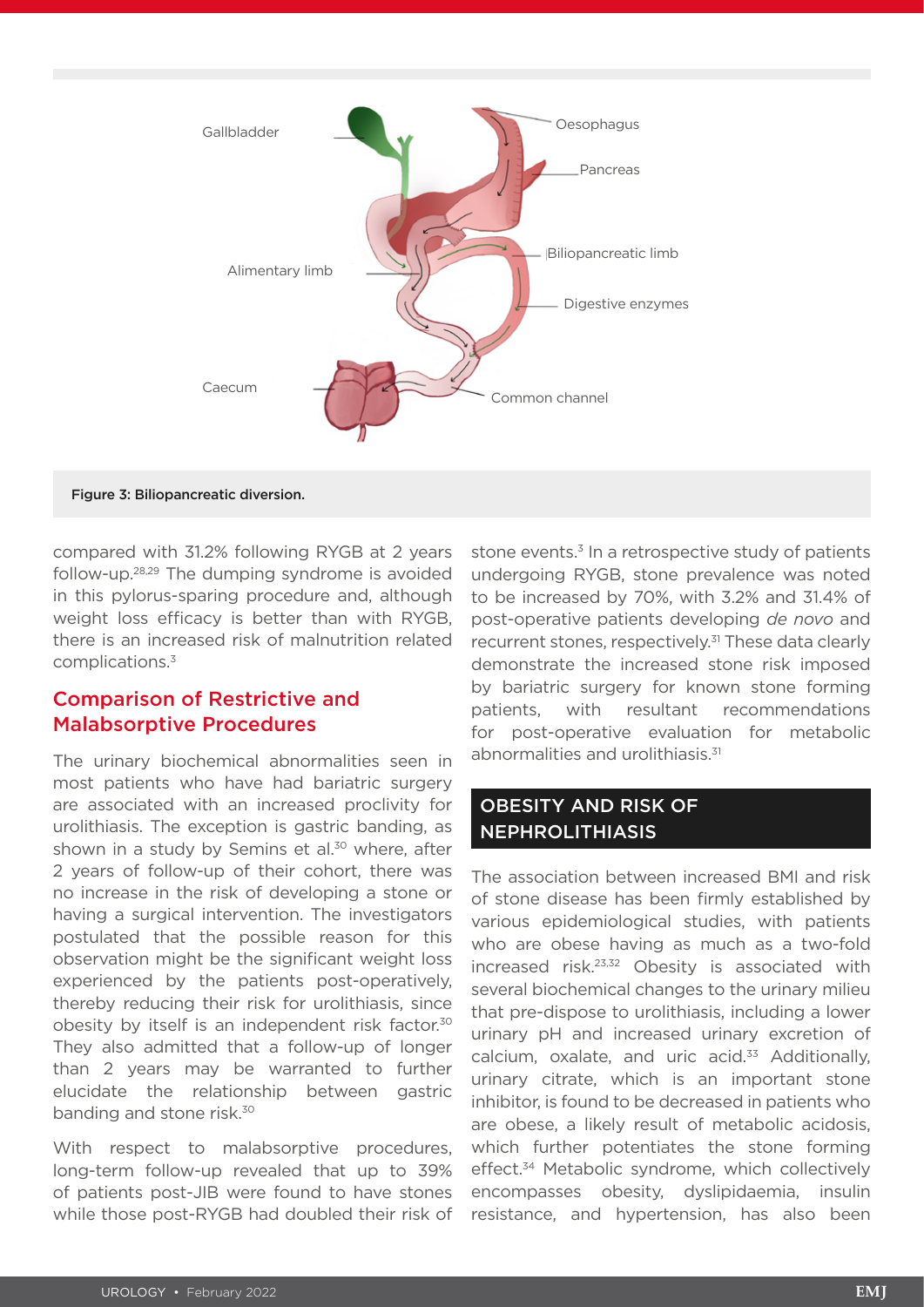linked to an increased risk of nephrolithiasis.<sup>35,36</sup> The plausible explanations include dietary factors, oxidative stress, inflammation, and insulin resistance, all of which may contribute to low urinary pH and subsequent development of uric acid stones.<sup>35</sup>

Dietary indulgences that are common among the population that is obese such as sweetened beverages, including soda and punches, which are associated with higher stone-forming rates.<sup>37</sup> On the other hand, a Dietary Approaches to Stop Hypertension (DASH)-style diet has been shown to decrease kidney stone incidence due to the high vegetable and fruit, moderate low-fat dairy, and low animal protein intake.<sup>37</sup> These favourable effects seen with the DASH diet are a result of increases in urine volume, pH, and urinary excretion of citrate, potassium, magnesium, sulphate, and phosphate. $33$  Another potential pathogenic mechanism for stone formation in patients who are obese is increased intestinal absorption of oxalates resulting from a reduction in intestinal colonisation by the oxalate-degrading microorganism, *Oxalobacter formigenes*. 38

### BARIATRIC PROCEDURES AND RISK OF NEPHROLITHIASIS

Although obesity-related complications may be reversed by bariatric surgery, the evidence is mounting that these interventions may also adversely impact stone risk.<sup>3</sup> Each type of surgery is accompanied by varying levels of stone risk (Table 1), with restrictive procedures associated with the least risks approaching that of nonoperative controls, RYGB intermediate risk (7.65–13%) and malabsorptive with the

greatest risk (22.0-28.7%).<sup>39,40,42-44</sup> There are various complex underlying pathophysiologic mechanisms associated with nephrolithiasis following bariatric surgery, including low urine volume, aciduria, hyperoxaluria, and hypocitraturia.42,45 Various studies have demonstrated that malabsorptive procedures have well documented urinary metabolic derangements, with some types of surgeries such as JIB and RYGB resulting in hyperoxaluria in about 50% of patients. Conversely, restrictive procedures such as gastric banding do not appear to have this problem.<sup>39</sup>

### Urine Volume and pH

A decreased urine volume is common following bariatric procedures due to restricted gastric volumes and is one of the chief causes of urinary crystallisation and stone formation.42 Many studies have consistently documented a reduction in 24-hour urine volume in bariatric surgery patients from pre-surgery to postsurgery, with the majority of patients maintaining persistently low urine volumes thereafter.42 Acidic urine (pH: <4.6) has been demonstrated in several series of patients following RYGB, leading to supersaturation of uric acid and formation of uric acid stones.42,45 However, even in the presence of aciduria, the occurrence of uric acid stones is still less frequent than calcium oxalate stones following bariatric surgery.<sup>42</sup>

### Hyperoxaluria

The increased incidence of urolithiasis following bariatric surgery is probably multifactorial, with the likely culprits being fat malabsorption, increased oxalate absorption and altered gut microflora.46 Fat malabsorption, which occurs

Table 1: Risk of urolithiasis following bariatric surgery.<sup>30,39,43,44</sup>

| Type of procedure              | Associated risk of urolithiasis |
|--------------------------------|---------------------------------|
| Obese non-operative controls   | 5-7%                            |
| Restrictive (LAGB, LSG)        | Low (1.3–1.5%)                  |
| <b>RYGB</b>                    | Intermediate (7.65-13.00%)      |
| Malabsorptive procedures (JIB) | High (22.0-28.7%)               |

JIB: jejunoileal bypass; LAGB: laparoscopic adjustable gastric banding; LSG: laparoscopic sleeve gastrectomy; RYGB: Roux-en-Y gastric bypass.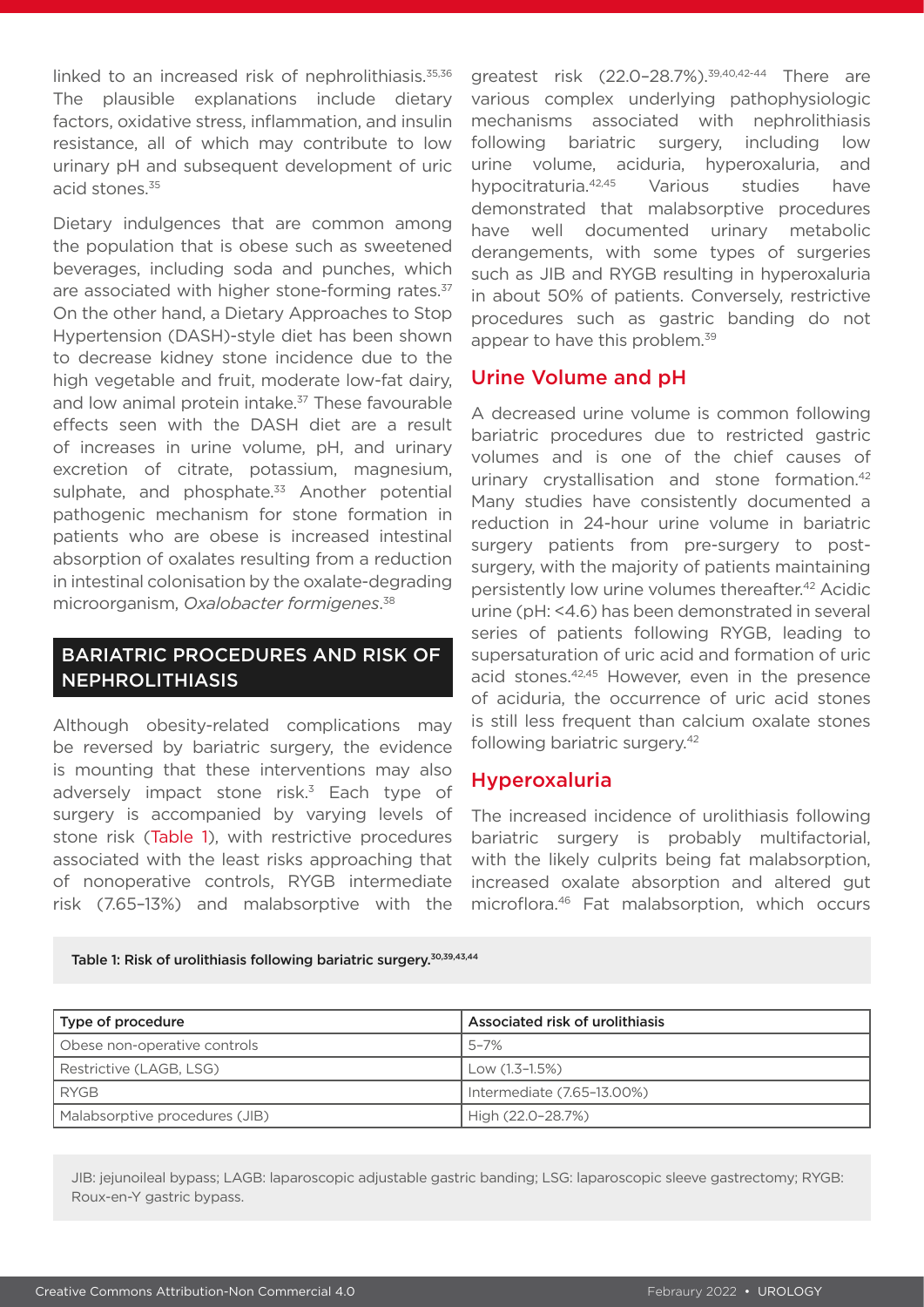predominantly in malabsorptive procedures, leads to enteric hyperoxaluria as fatty acids undergo saponification with intestinal calcium. This leaves behind increased intestinal quantities of unbound oxalates with subsequent colonic absorption and secretion into the urine.<sup>47,48</sup> In a study by Nelson et al.,<sup>49</sup> 21 of their 23 patients presented with a symptomatic stone resulting from enteric hyperoxaluria following RYGB.48 Furthermore, several studies have implied that patients undergoing RYGB are at higher risk for nephrolithiasis post-surgery than pre-surgery.26,50,51-53 An even greater concern was the occurrence of oxalate nephropathy and renal failure in a small subset of patients, an additional consideration for those with high urinary oxalate excretion.49

Moreover, malabsorptive bariatric procedures are associated with alterations in gut microbial flora, particularly decreased colonisation with *O. formigenes*, an anaerobic commensal species of bacteria present in the human colon.<sup>54</sup> These organisms utilise oxalates as their sole energy source and decreased colonisation results in augmented oxalate absorption, hyperoxaluria, and recurrent calcium oxalate stone disease.<sup>42,54</sup> Conversely, while restrictive bariatric procedures may provoke specific metabolic derangements, they are not associated with hyperoxaluria since a malabsorptive state is not induced.<sup>3</sup> However, there may still be a negative impact on stone risk as a consequence of a restricted gastric volume and an overall decreased oral intake of fluids, calcium, magnesium, and citrate containing foods.3

### Hypocitraturia

Citrate, a critical inhibitor of crystallisation, forms soluble complexes with calcium in the renal tubules, thereby reducing urinary supersaturation and subsequently, calcium oxalate and calcium phosphate precipitation.42 Hypocitraturia, defined as urinary citrate levels <320 mg/day, is associated with an increased risk of urolithiasis. This metabolic derangement is commonly observed in acidotic states as renal citrate reabsorption increases and urinary citrate excretion is reduced.<sup>45,55</sup> Penniston et al.<sup>48</sup> after evaluating post-operative 24-hour urine specimens, have demonstrated that patients who have had RYGB have higher urinary oxalate and lower urinary citrate levels when compared

to gastric banding patients.<sup>8</sup> While urine volume was low in both groups, it was postulated that the observed hypocitraturia in the patients who have had RYGB was a result of increased bicarbonate losses from the gastrointestinal tract.<sup>48</sup>

### MANAGEMENT OF STONE RISK IN PATIENTS OF POST-BARIATRIC **SURGERY**

While available data indicate that bariatric procedures are associated with an increased stone forming risk, the presence of hyperoxaluria or previous stone disease are not contraindications for bariatric surgery.<sup>3</sup> Extensive pre-operative patient counselling is, therefore, prudent, in addition to 24-hour urine evaluations prior to RYGB, especially in the setting of known stone disease.<sup>3</sup> Additionally, monitoring of renal function, renal tract imaging, and appropriate dietary advice should be encouraged in the follow-up of these patients.<sup>56</sup>

Stone prevention therapy in patients of bariatric surgery is critical, with dietary modifications being the most important component of this strategy.<sup>3</sup> Maintenance of daily urine output of >2 L/day is essential and fluid intake in the form of frequent small quantities is advisable, as some procedures may be prohibitive of large volume intake.<sup>3,23</sup> Other key elements of dietary modification include decreased oxalate (<100 mg/day) and fat intake to minimise enteric absorption of oxalates.<sup>55</sup> Elevated levels of fatty acids reaching the distal intestines due to surgical redirecting of food in patients of bariatric surgery will chelate calcium, enabling the absorption of free oxalate and resultant hyperoxaluria.<sup>56</sup> Reduced sodium and animal protein intake are advised. Additionally, supplementation of vitamin D and calcium should be considered, with the recommended daily calcium intake of 1,000–1,200 mg/day being instituted early in the post-operative period.<sup>57</sup> Supplemental calcium binds and enhances oxalate excretion, so its intake should be timed to correspond with oxalate consumption. Oral citrate salts such as calcium or potassium citrate can be used to correct metabolic acidosis and hypocitraturia.55

The oral administration of *O. formigenes* or its oxalate degrading enzymes is being investigated in patients with primary hyperoxaluria with the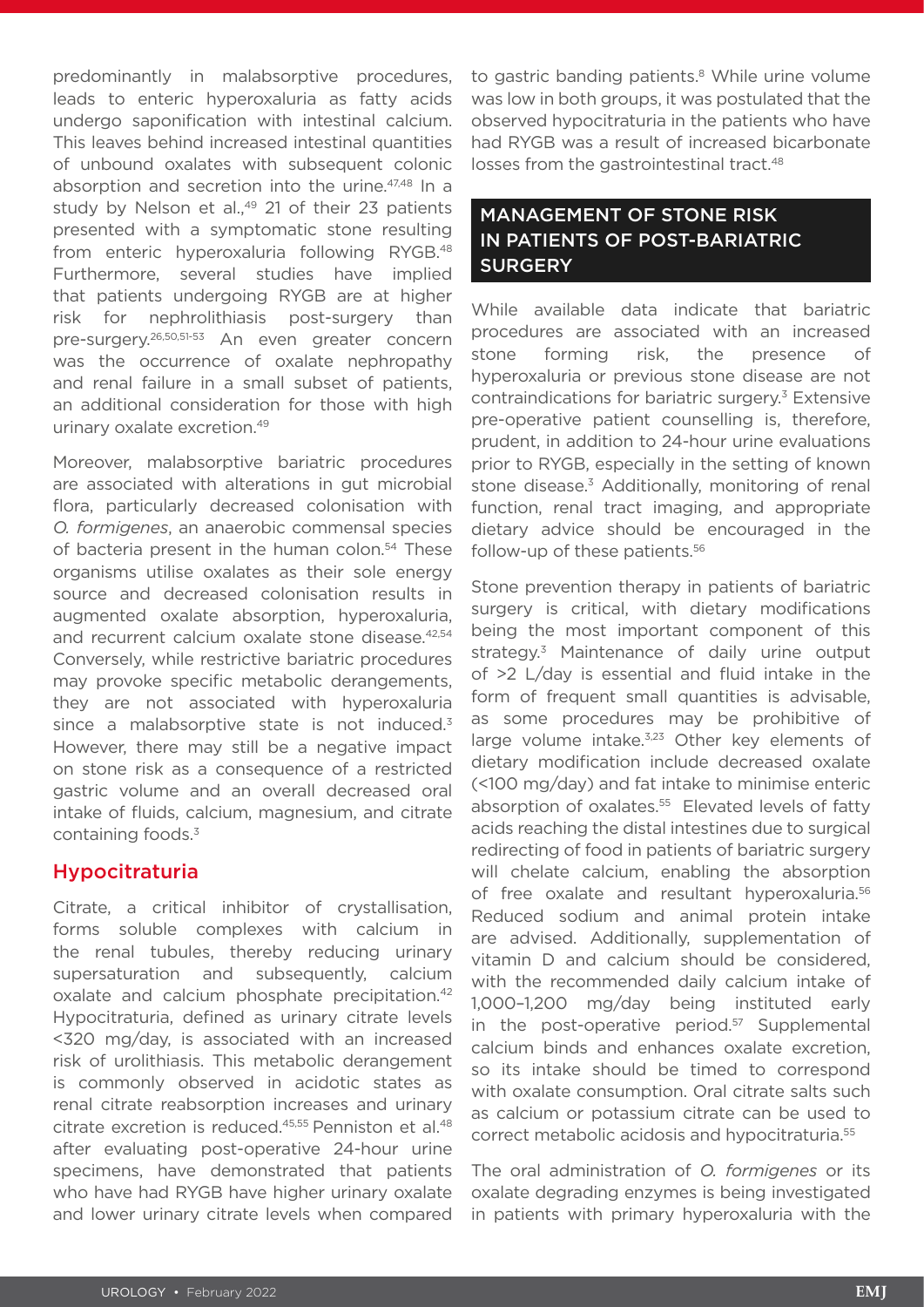aim of increasing colonic oxalate metabolism, thereby decreasing systemic absorption.26 While further studies regarding this strategy are required, this option may also prove useful in patients with bariatric hyperoxaluria.3

### **CONCLUSION**

Obesity is a well-known risk factor for urolithiasis but, on the other hand, its management by some forms of bariatric surgery is associated with an exacerbation of this risk. However, there is a definite role for bariatric surgical interventions in the management of obesity and its multitude of related comorbidities. Current available literature appears to concur that a purely restrictive procedure such as gastric banding is associated with a much lower stone forming rate than malabsorptive procedures. The biochemical changes induced by bariatric surgery, particularly hyperoxaluria and hypocitraturia, are intricately linked to nephrolithiasis. It is hoped that a better understanding of their underlying pathophysiology may help to prevent or modify the risk of kidney stones in this population. Fortunately, the multifactorial nature of bariatric surgery-associated lithogenicity lends itself well to a broad spectrum of prophylactic approaches, which have demonstrable efficacy in preventing oxalate nephrolithiasis and downstream chronic renal impairment.

### Take Home Points

- **>** Bariatric surgical techniques involve reconfiguration of the digestive tract to achieve weight loss by volume restriction, malabsorption, or a combination of both. Purely restrictive procedures are associated with a lower stone forming rates than malabsorptive procedures.
- **>** Obesity is associated with a lower urinary pH and increased excretion of oxalate, calcium, and uric acid, and decreased urinary citrate, which all predispose to urolithiasis.
- **>** Hyperoxaluria, which occurs more commonly in malabsorptive bariatric procedures, are due to fat malabsorption, increased oxalate absorption and altered gut microflora.
- **>** Hypocitraturia (urinary citrate level: <320 mg/day) frequently occurs in certain malabsorptive procedures such as RYGB.
- **>** Bariatric procedures are not contraindicated in the presence of hyperoxaluria or previous stone disease.
- **>** Dietary modification in patients of postbariatric surgery is critical in the prevention of stones. These include maintaining a daily urine output of >2 L/day; decreased oxalate, fat, sodium and animal protein intake; and supplementation of vitamin D, calcium, and oral citrate.

#### **References**

- 1. Deitel M. Overweight and obesity worldwide now estimated to involve 1.7 billion people. Obes Surg. 2003;13(3):329-30.
- 2. Dan D et al. Bariatric surgery in the Caribbean: is it safe in a low-volume, third world setting? Minim Invasive Surg. 2012;427803.
- 3. Hyams ES, et al. Bariatric surgery and risk of stone disease. AUA Update Series. 2012;31(27):273-80.
- 4. Government of Trinidad and Tobago. Panamerican steps chronic non-communicable disease risk factor survey final report. 2012. Available at: https://www.who. int/ncds/surveillance/steps/ TrinidadAndTobago\_2011\_STEPS\_ Report.pdf. Last accessed: 17 January 2022.
- 5. Flegal KM et al. Prevalence of obesity and trends in the distribution of body

mass index among US adults, 1999- 2010. JAMA. 2012;307(5):491-7.

- 6. Gastrointestinal surgery for severe obesity: National Institutes of Health consensus development conference statement. Am J Clin Nutr. 1992;55(Suppl 2):615S-9S.
- 7. Schneider BE, Mun EC. Surgical management of morbid obesity. Diabetes Care. 2005;28(2):475-80.
- 8. Sjöström L et al. Effects of bariatric surgery on mortality in Swedish obese subjects. N Engl J Med. 2007;357(8):741-52.
- 9. Buchwald H et al. Bariatric surgery: a systematic review and meta-analysis. JAMA. 2004;292(14):1724–37.
- 10. Santry HP et al. Trends in bariatric surgical procedures. JAMA. 2005;294(15):1909-17.
- 11. Kremen AJ et al. An experimental

evaluation of the nutritional importance of proximal and distal small intestine. Ann Surg. 1954;140(3):439-48.

- 12. Canales BK, Gonzalez RD. Kidney stone risk following Roux-en-Y gastric bypass surgery. Transl Androl Urol. 2014;3(3):242-9.
- 13. Ball W et al. Effectiveness of intra-gastric balloon as a bridge to definitive surgery in the super obese. Obes Surg. 2019;29(6):1932-6.
- 14. Wang S et al. Comparison between laparoscopic sleeve gastrectomy and laparoscopic adjustable gastric banding for morbid obesity: a metaanalysis. Obes Surg. 2013;23(7):980- 6.
- 15. Chapman AE et al. Laparoscopic adjustable gastric banding in the treatment of obesity: a systematic literature review. Surgery.